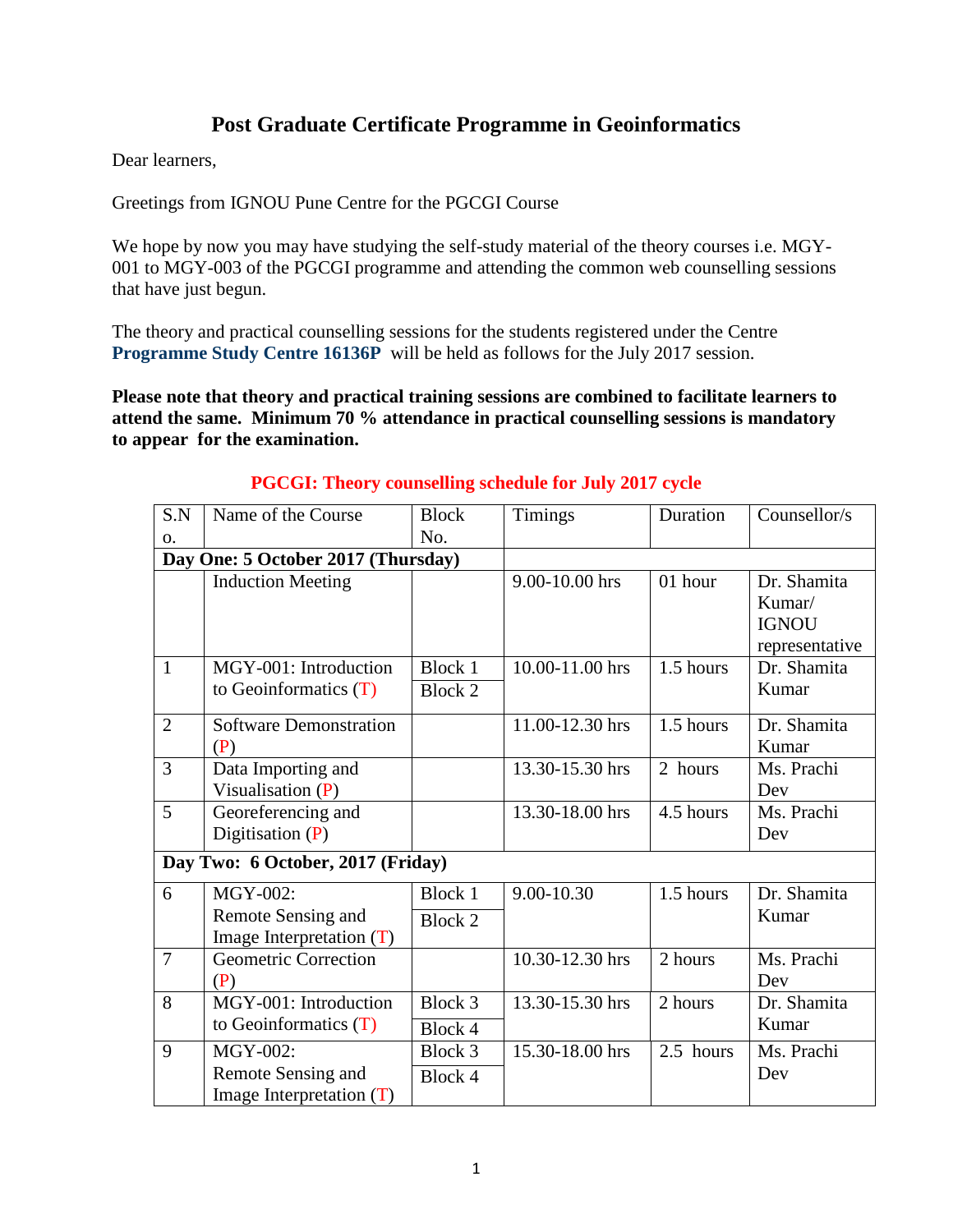|    | Day Three: 7 October, 2017 (Saturday) |                |                 |           |             |
|----|---------------------------------------|----------------|-----------------|-----------|-------------|
| 8  | MGY-003:                              | Block 1        | 9.00-12.30 hrs  | 3.5 hours | Dr. Shamita |
|    | <b>Global Navigation</b>              | <b>Block 2</b> |                 |           | Kumar       |
|    | Satellite System and GIS              |                |                 |           |             |
|    | (T)                                   |                |                 |           |             |
| 9  | Image Enhancement and                 |                | 13.30-18.00 hrs | 4.5 hours | Ms. Prachi  |
|    | Transformations (P)                   |                |                 |           | Dev         |
|    | Day Four: 26 October 2017 (Thursday)  |                |                 |           |             |
| 12 | Digital Classification                |                | 9.00-12.30 hrs  | 4.5 hours | Ms. Prachi  |
|    | (supervised) $(P)$                    |                |                 |           | Dev         |
| 13 | Query and Retrieval (P)               |                | 13.30-18.00 hrs | 4.5 hours | Dr. Shamita |
|    |                                       |                |                 |           | Kumar       |
|    | Day Five: 27 October 2017 (Friday)    |                |                 |           |             |
| 14 | Proximity and Overlay                 |                | 9.00-12.30 hrs  | 3.5 hours | Dr. Shamita |
|    | Analysis $(P)$                        |                |                 |           | Kumar       |
| 15 | Change Analysis (T)                   |                | 13.30-15.00 hrs | 2 hours   | Mr. Anand   |
|    |                                       |                |                 |           | Shinde      |
| 16 | Change Analysis (P)                   |                | 15.00-18.00 hrs | 3 hours   | Mr. Anand   |
|    |                                       |                |                 |           | Shinde      |
|    | Day Six: 28 October 2017 (Saturday)   |                |                 |           |             |
| 17 | Visual Image                          |                | 9.00-12.30 hrs  | 4 hours   | Mr. Anand   |
|    | Interpretation (T and P)              |                |                 |           | Shinde      |
| 18 | Discussion and                        |                | 13.30-15.30 hrs | 2 hours   | Dr. Shamita |
|    | conclusion                            |                |                 |           | Kumar       |

**Note:**

- 1. Students are advised to bring along the following with them as mentioned in the practical manual:
	- a. Practical notebook
	- b. Pen, pencil, eraser, A4 size tracing papers, etc. for S.No. 10 and 11.
	- c. Downloaded sample data.
- 2. Learners who are interested to use their own laptops during practical counselling may do so.
- 3. Students need to make their own arrangements towards reaching the study centre in time and food for their consumption.
- 4. Late comers will not be allowed to attend the counselling sessions.
- 5. As mentioned earlier, 70% attendance in practical counselling sessions in a given admission cycle is mandatory to be eligible to appear in the term end practical examination.
- 6. Bring your own Self Learning Materials and practical manual for the respective theory/practical counseling sessions.
- 7. Any change in the schedule will be intimated through email/phone.

All learners enrolled under the **Programme Study Centre 16136P** in the July 2017 session are advised to send intimation for attending the Practical counselling to the Coordinator of the Study Centre (Code: 16136P, Institute of Environment Education and Research, Bharati Vidyapeeth Univeristy, Coordinator: Dr. Shamita Kumar ) by the e-mail: shamita@bvieer.edu.in. before **30th September 2017** so that necessary arrangement can be made at the study centre.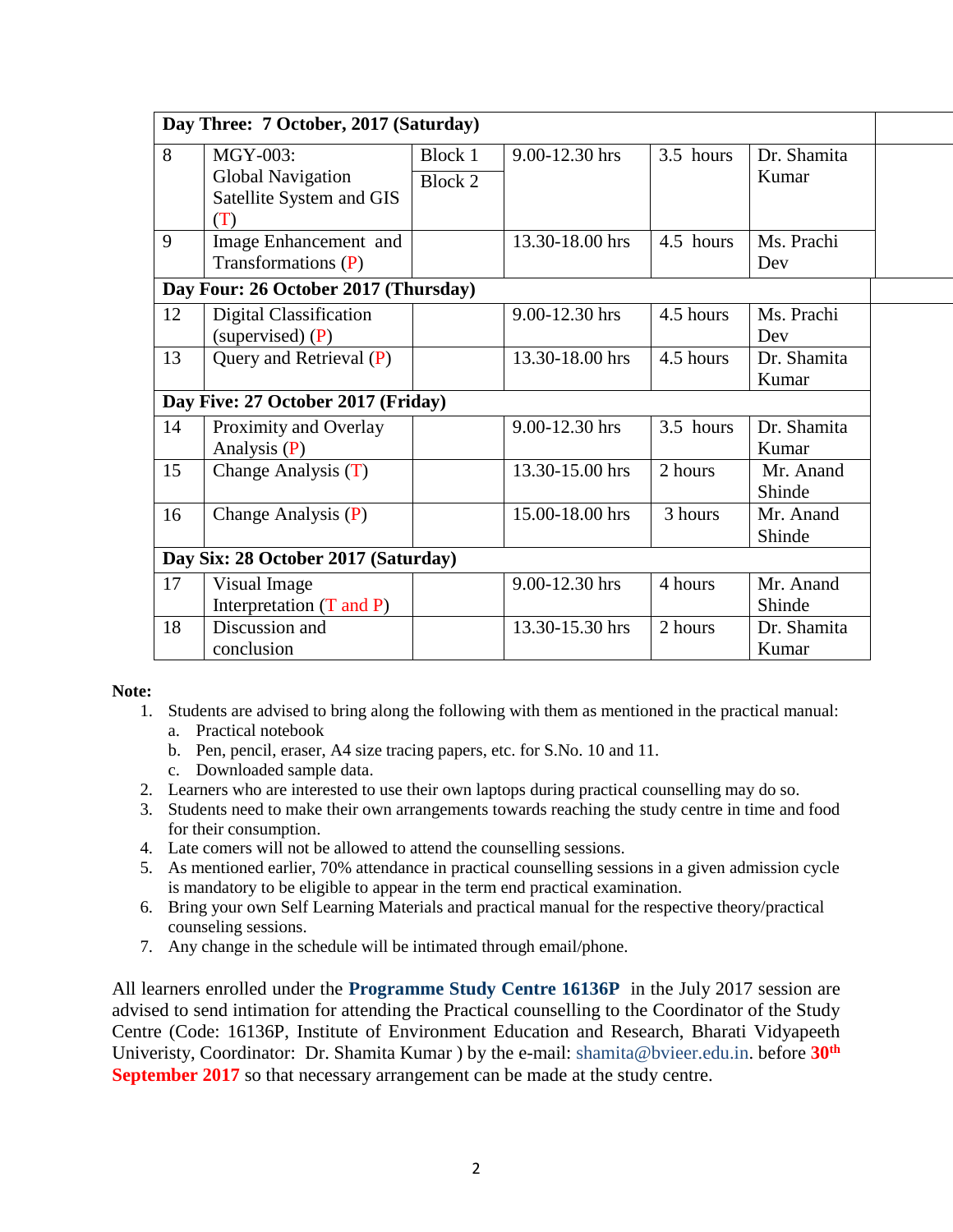It should be noted that the practical counseling sessions are compulsory for the successful completion of the programme, so please make yourself available to attend the sessions.

**The learners enrolled in January 2015, July, 2015 and January, 2016, July 2016 sessions and January 2017 sessions, and the re-registered learners who have not attended the practical session are required to send a request letter for attending the same to the respective Regional Centre with a copy to the study centre (16136P).**

As instructed in the Progamme Guide, you are required to complete all the exercises as given in the practical manual MGYL-004 and prepare the practical record book in the form of a bound book with the results/outputs as given at the end of each exercise. You need to show/submit the practical record book which will be evaluated by the concerned counsellors.

## **Please note the following instructions:**

- I. Some of the exercises which are not-mentioned in the schedule can be done at home and their practical records may be submitted to study centre.
- II. Web based counselling would be provided during the office hours, if required as per the schedule given. Counselling will not be provided after the date for that Exercise/block is over.
- III. You are advised to study the blocks of concerned course before coming to attend the counselling sessions in order to make the counselling sessions more useful.
- IV. You are required to submit **Hard copy** of your complete practical records of all the three parts in the prescribed format and complete in all respects for evaluation when you come to the study centre to attend the last practical counselling session.
- V. **Learners who will not be submitting their practical records in time would be considered for the next practical counselling cycle only upon receiving a written request letter from the learners**. The practical counselling sessions are likely to be held during April-May, 2018 along with the batch of January 2018 subject to the learner's fulfilling all requirements for the next cycle.
- VI. As mentioned earlier, the practical counselling sessions would require your physical presence at the center for all the sessions during the entire duration; otherwise you will not be allowed to appear in the **Practical Exam**.
- VII. **Term End Practical Exam is likely to be conducted in January 2018**, in which you will be asked to perform certain practical tasks/activities as assigned without the help of any Counsellor and it would also involve viva-voce.
- VIII. You will be asked to carry out (perform) certain practical exercises during the scheduled practical counseling sessions and submit completed practical records in order at the end of each exercise. It would also involve viva-voce.